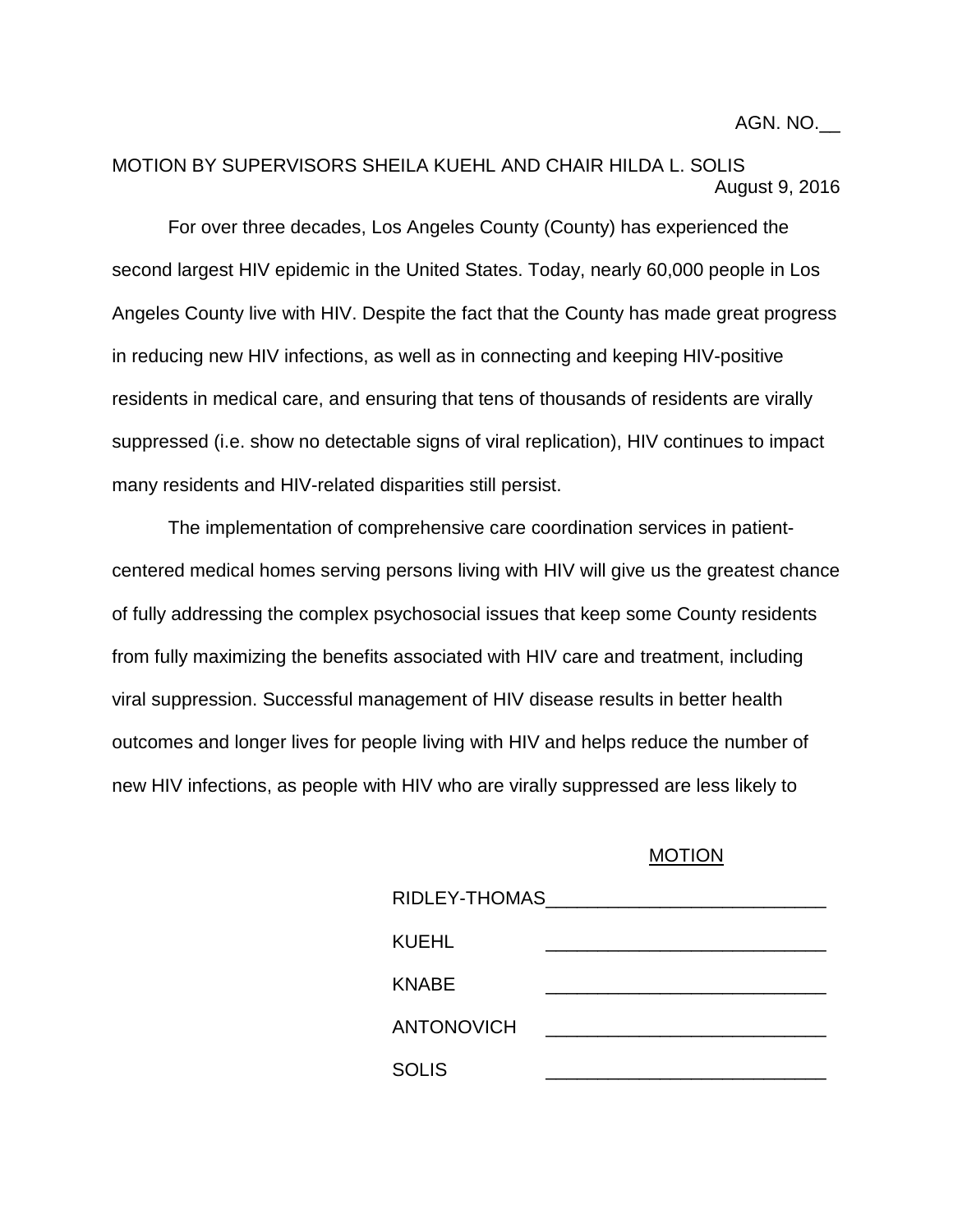spread HIV to their partners.

As part of local HIV planning and service delivery efforts, the Department of Public Health's Division of HIV and STD Programs (DHSP), in partnership with the Los Angeles County Commission on HIV (Commission), developed and approved a Medical Care Coordination (MCC) framework. The goal of the framework is to ensure that our County's most vulnerable residents living with HIV are retained in medical care, remain adherent to their care and treatment plan, and achieve viral suppression. In 2012, the MCC program was launched in thirty-five DHSP-funded HIV medical clinics operated by twenty community-based and County-based health agencies. The key components of the MCC program are: 1) to monitor the overall health status of all patients served in DHSP-supported HIV clinics and assess their acuity; and 2) to deliver integrated medical and support services to patients identified with poor health status (or moderate to high acuity).

The recently completed evaluation of the impact of the MCC program on the health status of 1,204 County residents enrolled in the 2013 program year clearly demonstrates its effectiveness in improving retention in HIV care and viral suppression. The evaluation also showed that, as a result of the MCC services, retention in HIV care and viral suppression improved significantly. The proportion of patients with a suppressed viral load increased from 30% before MCC enrollment to 60% after MCC enrollment – an improvement of 100%. The proportion of patients retained in HIV care before MCC was 52%, compared to 84% after enrollment in MCC -- an improvement of 61%.

In addition to improving viral suppression and retention in HIV care, the 12-month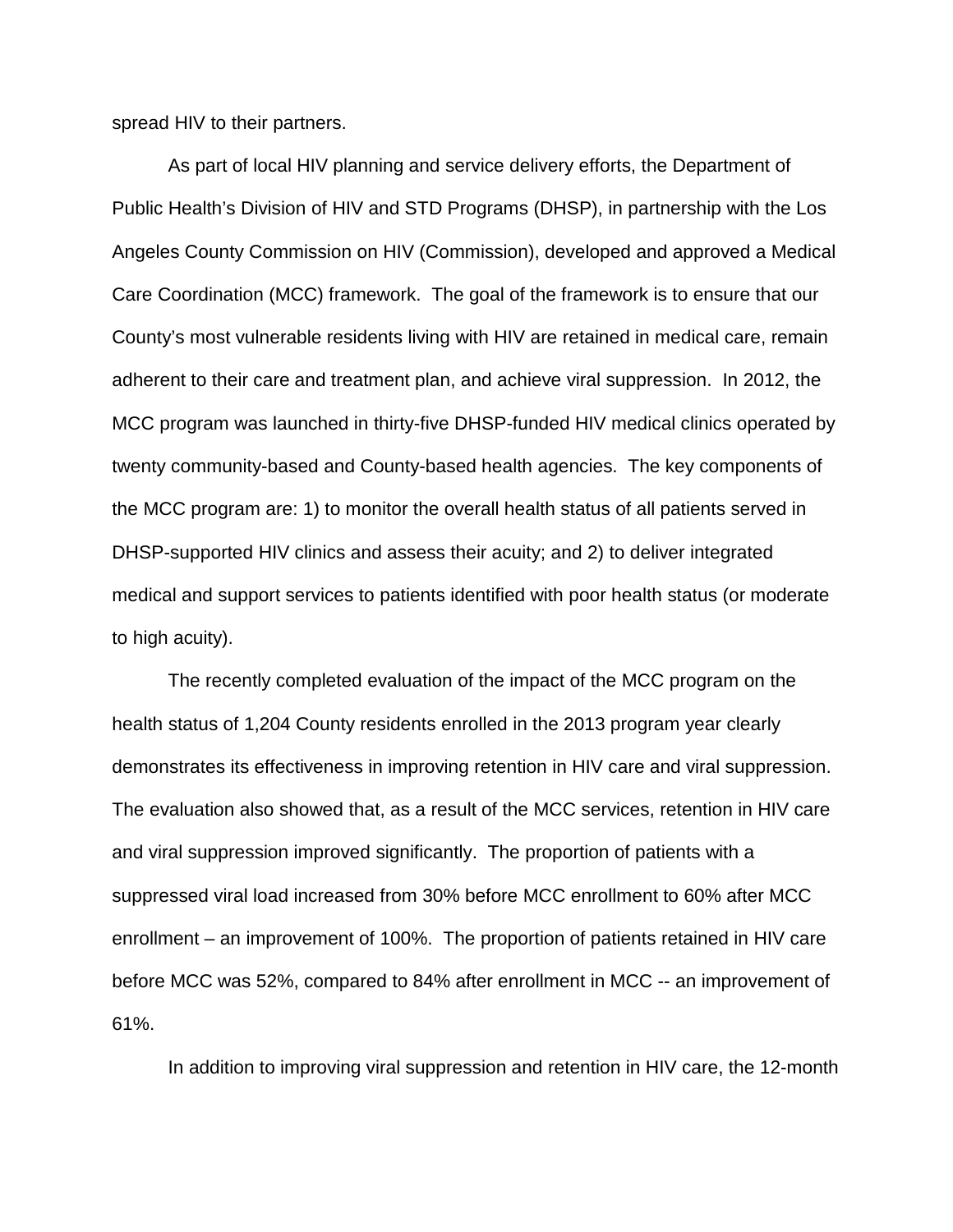outcomes for MCC surpassed the White House's 2015 National HIV AIDS Strategy benchmarks. Not only did more County residents achieve viral suppression and improved individual health outcomes, but substantial public health benefits continue to be realized as these residents are far less likely to transmit HIV to others.

The evaluation also demonstrated that key vulnerable populations in the County are receiving MCC. Nearly half of the patients enrolled were Latino (49%), 26% were African-American and 22% were White. The majority were male (85%), 13% were female and 2% were male-to-female transgender. Over three-quarters (78%) of patients were living at or below the federal poverty level. Seventeen percent (17%) reported homelessness in the past 6 months, 9% were currently homeless and 38% had a history of incarceration.

Despite the demonstrated effectiveness of the MCC Program, there are still many County residents living with HIV who do not have access to this comprehensive care coordination service. To date, MCC has only been supported in DHSP-funded medical clinics that are part of the local Ryan White network, and access to this program has not been available for those who might be receiving their medical care in private practices or other systems but who otherwise would be eligible. While a new solicitation to expand MCC services throughout Los Angeles County is in development, its completion is not likely to occur until late 2017 or early 2018. That is simply too long to wait to expand a program that has been proven to be effective in improving the health and wellbeing for so many of our most vulnerable residents.

Furthermore, funding to expand these services is available from our annual Ryan White Part A funding. In fact, since the County must return unexpended Part A funds at